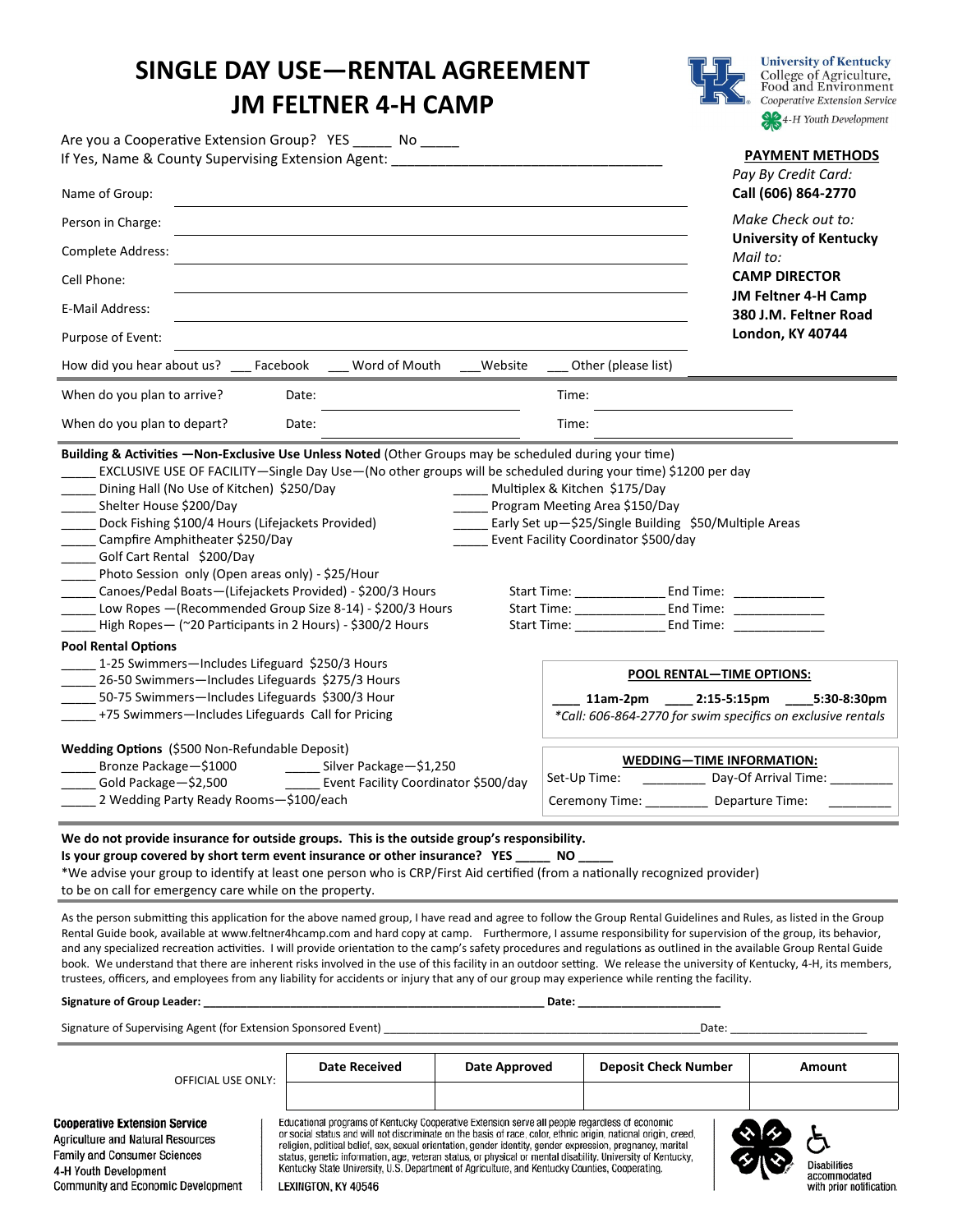## **OVERNIGHT & MEALS— USE AGREEMENT JM FELTNER 4-H CAMP**

Are you a Cooperative Extension Group? YES \_\_\_\_\_ No \_\_\_\_\_



**University of Kentucky** College of Agriculture,<br>Food and Environment Cooperative Extension Service 4-H Youth Development

| If Yes, Name & County Supervising Extension Agent:<br>Name of Group:                                                                                                                                                                                                                                                                                                                                                  |                            |                        |                                                         | <b>PAYMENT METHODS</b><br>Pay By Credit Card:<br>Call (606) 864-2770                                                                                                      |  |
|-----------------------------------------------------------------------------------------------------------------------------------------------------------------------------------------------------------------------------------------------------------------------------------------------------------------------------------------------------------------------------------------------------------------------|----------------------------|------------------------|---------------------------------------------------------|---------------------------------------------------------------------------------------------------------------------------------------------------------------------------|--|
| Person in Charge:<br>Complete Address:<br>Cell Phone:<br><b>E-Mail Address:</b><br>Purpose of Event:<br>How did you hear about us? Facebook                                                                                                                                                                                                                                                                           | Word of Mouth              | Website                | Other (please list)                                     | Make Check out to:<br><b>University of Kentucky</b><br>Mail to:<br><b>CAMP DIRECTOR</b><br><b>JM Feltner 4-H Camp</b><br>380 J.M. Feltner Road<br><b>London, KY 40744</b> |  |
| When do you plan to arrive?<br>Date:<br>When do you plan to depart?<br>Date:                                                                                                                                                                                                                                                                                                                                          | Time:<br>Time:             |                        |                                                         | Check-In at 4pm (Cabins)<br>Check-Out at 11am (Cabins)<br>Check-Out before 9am (Buildings)                                                                                |  |
| OVERNIGHT EVENT RENTAL- \$200 deposit required for overnight rentals<br><b>Exclusive Overnight Use</b><br>Small Cabin-Includes AC (9 available)                                                                                                                                                                                                                                                                       | \$35/Person<br>\$200/Night | Sleeps 16              | 40 person minimum - includes rented buildings until 9am |                                                                                                                                                                           |  |
| Medium Cabin-Includes AC (6 available)<br>Deluxe Cabin - Restrooms & AC (1 available)                                                                                                                                                                                                                                                                                                                                 | \$300/Night<br>\$600/Night | Sleeps 28<br>Sleeps 56 | <b>Number of Males</b>                                  | <b>Number of Females</b>                                                                                                                                                  |  |
| VIP Room w. HVAC & WiFi                                                                                                                                                                                                                                                                                                                                                                                               | \$40/Night                 | Sleeps 3               | Youth: ____________                                     |                                                                                                                                                                           |  |
| Staff Cabin w. HVAC, Kitchen, Restrooms<br>Staff Trailer w. HVAC, Kitchen, Restroom                                                                                                                                                                                                                                                                                                                                   | \$150/Night<br>\$125/Night | Sleeps 8<br>Sleeps 6   | Adults: ___________                                     | Adults: Andrew March 2014                                                                                                                                                 |  |
| \$50/Night<br>Multiplex Apartment w. HVAC, WiFi, Bathroom<br>Sleeps 2<br><b>MEAL SELECTION-Minimum 20 People</b><br>Single Day Rentals must also rent the Dining Hall for Meals.<br>Please Use the CAMP MENU to view all meal options. (\$200 Deposit) Please write your meal choice and meal time in the following grid.<br>Maal Calastian Info<br>Arrival Day<br>$D_{21}$<br>$D_{21}$<br>Dou E<br>$D_{21}$<br>Day C |                            |                        |                                                         |                                                                                                                                                                           |  |

| <b>Meal Selection Info</b> | <b>Arrival Day</b> | Day 2 | Day 3 | Day 4 | Day 5 | Day 6 |
|----------------------------|--------------------|-------|-------|-------|-------|-------|
| <b>Breakfast Meal#</b>     |                    |       |       |       |       |       |
| <b>Meal Time</b>           |                    |       |       |       |       |       |
| Lunch Meal #               |                    |       |       |       |       |       |
| <b>Meal Time</b>           |                    |       |       |       |       |       |
| Dinner Meal #              |                    |       |       |       |       |       |
| <b>Meal Time</b>           |                    |       |       |       |       |       |
| Snack #                    |                    |       |       |       |       |       |
| <b>Snack Time</b>          |                    |       |       |       |       |       |

**We do not provide insurance for outside groups. This is the outside group's responsibility.** 

**Is your group covered by short term event insurance or other insurance? YES \_\_\_\_\_ NO \_\_\_\_\_**

\*We advise your group to identify at least one person who is CRP/First Aid certified (from a nationally recognized provider) to be on call for emergency care while on the property.

As the person submitting this application for the above named group, I have read and agree to follow the Group Rental Guidelines and Rules, as listed in the Group Rental Guide book, available at www.feltner4hcamp.com and hard copy at camp. Furthermore, I assume responsibility for supervision of the group, its behavior, and any specialized recreation activities. I will provide orientation to the camp's safety procedures and regulations as outlined in the available Group Rental Guide book. We understand that there are inherent risks involved in the use of this facility in an outdoor setting. We release the university of Kentucky, 4-H, its members, trustees, officers, and employees from any liability for accidents or injury that any of our group may experience while renting the facility.

**Signature of Group Leader: \_\_\_\_\_\_\_\_\_\_\_\_\_\_\_\_\_\_\_\_\_\_\_\_\_\_\_\_\_\_\_\_\_\_\_\_\_\_\_\_\_\_\_\_\_\_\_\_\_\_\_\_\_\_\_ Date: \_\_\_\_\_\_\_\_\_\_\_\_\_\_\_\_\_\_\_\_\_\_\_**

Signature of Supervising Agent (for Extension Sponsored Event) \_\_\_\_\_\_\_\_\_\_\_\_\_\_\_\_\_\_\_\_\_\_\_\_\_\_\_\_\_\_\_\_\_\_\_\_\_\_\_\_\_\_\_\_\_\_\_\_\_\_\_Date: \_\_\_\_\_\_\_\_\_\_\_\_\_\_\_\_\_\_\_\_\_\_

| OFFICIAL USE ONLY:                                                                                                                                                                     | <b>Date Received</b>                                                                                                                                                                                                                                                                                                                                                                                                                                                                                                                                                    | Date Approved | <b>Deposit Check Number</b> | Amount                                                          |
|----------------------------------------------------------------------------------------------------------------------------------------------------------------------------------------|-------------------------------------------------------------------------------------------------------------------------------------------------------------------------------------------------------------------------------------------------------------------------------------------------------------------------------------------------------------------------------------------------------------------------------------------------------------------------------------------------------------------------------------------------------------------------|---------------|-----------------------------|-----------------------------------------------------------------|
| <b>Cooperative Extension Service</b><br><b>Agriculture and Natural Resources</b><br><b>Family and Consumer Sciences</b><br>4-H Youth Development<br>Community and Economic Development | Educational programs of Kentucky Cooperative Extension serve all people regardless of economic<br>or social status and will not discriminate on the basis of race, color, ethnic origin, national origin, creed,<br>religion, political belief, sex, sexual orientation, gender identity, gender expression, pregnancy, marital<br>status, genetic information, age, veteran status, or physical or mental disability. University of Kentucky,<br>Kentucky State University, U.S. Department of Agriculture, and Kentucky Counties, Cooperating.<br>LEXINGTON, KY 40546 |               |                             | <b>Disabilities</b><br>accommodated<br>with prior notification. |